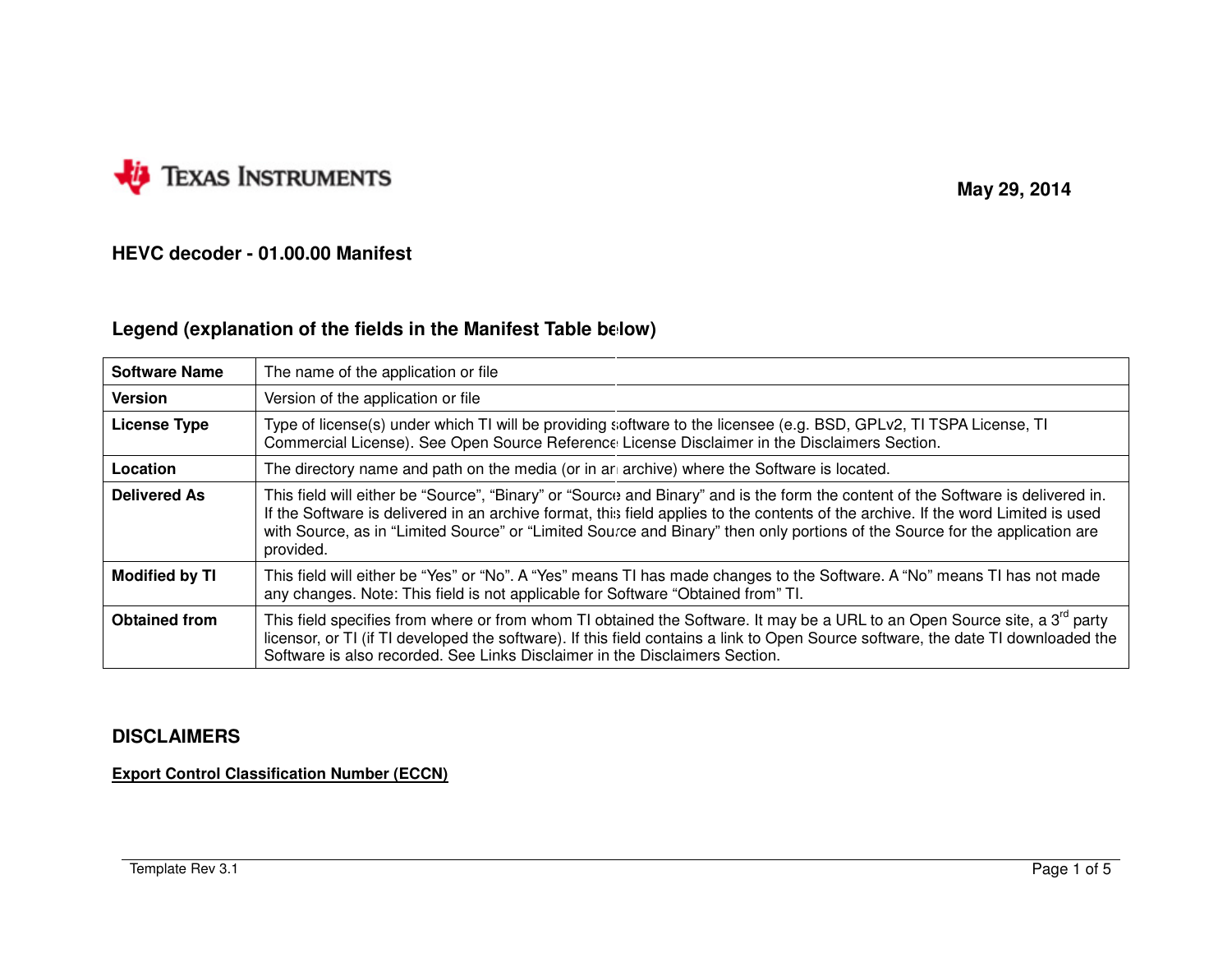Any use of ECCNs listed in the Manifest is at the user's risk and without recourse to TI. Your company, as the exporter of record, is responsible for determining the correct classification of any item at the time of export. Any export classification by TI of Software is for TI's internal use only and shall not be construed as a representation or warranty regarding the proper export classification for such Software or whether an export license or other documentation is required for exporting such Software**.** 

### **Links in the Manifest**

Any links appearing on this Manifest (for example in the "Obtained from" field) were verified at the time the Manifest was created. TI makes no guarantee that any listed links will remain active in the future.

### **Open Source License References**

Your company is responsible for confirming the applicable license terms for any open source Software listed in this Manifest that was not "Obtained from" TI. Any open source license specified in this Manifest for Software that was not "Obtained from" TI is for TI's internal use only and shall not be construed as a representation or warranty regarding the proper open source license terms for such Software.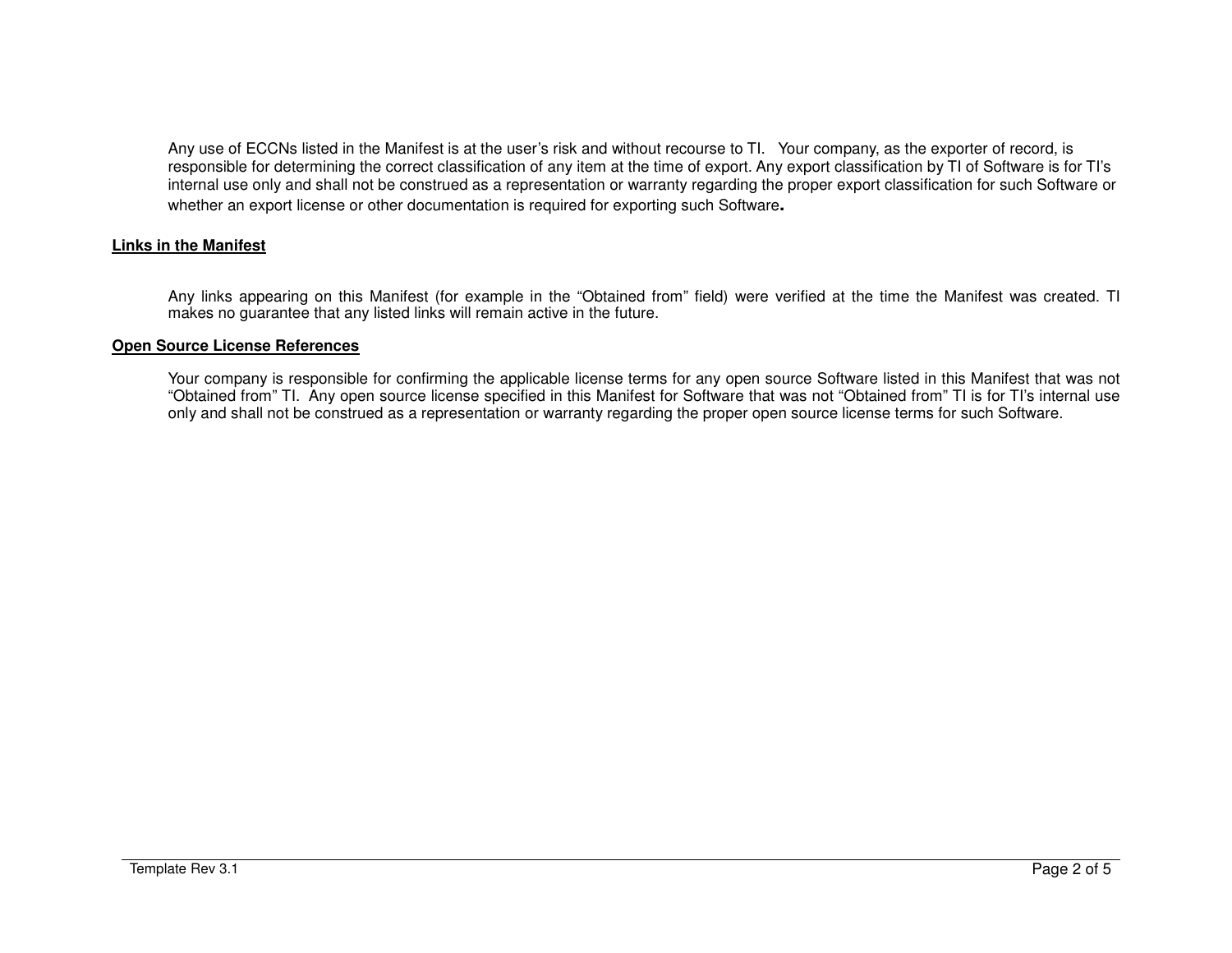# **Export Information**

ECCN for Software included in this release: Publicly Available

ECCN for Technology (e.g., user documentation, specifications) included in this release: Publicly Available

## **Manifest**

See Legend above for a description of the columns and possible values.

| <b>Software Name</b> | <b>Version</b> | License<br><b>Type</b> | <b>Delivered</b><br>As | <b>Modified by</b> |                      |                                                      |
|----------------------|----------------|------------------------|------------------------|--------------------|----------------------|------------------------------------------------------|
| <b>HEVC</b> decoder  | 01.00.00       | TI Text<br>File        | Binary                 | Yes                | Location             | [installed path]/ C66x h265vdec [version]<br>numberl |
|                      |                |                        |                        |                    | <b>Obtained from</b> | Texas Instruments                                    |

# **Credits**

**Note:** Some open source licenses may require a specific credit or attribution in product documentation. Those credits should be listed here.

## **Licenses**

**Note:** If the "Type of License(s)" field above lists any open source, TI TSPA or TI TSU licenses, the entire license must be attached or cut and pasted below (if cutting and pasting, be sure to include all terms of the license).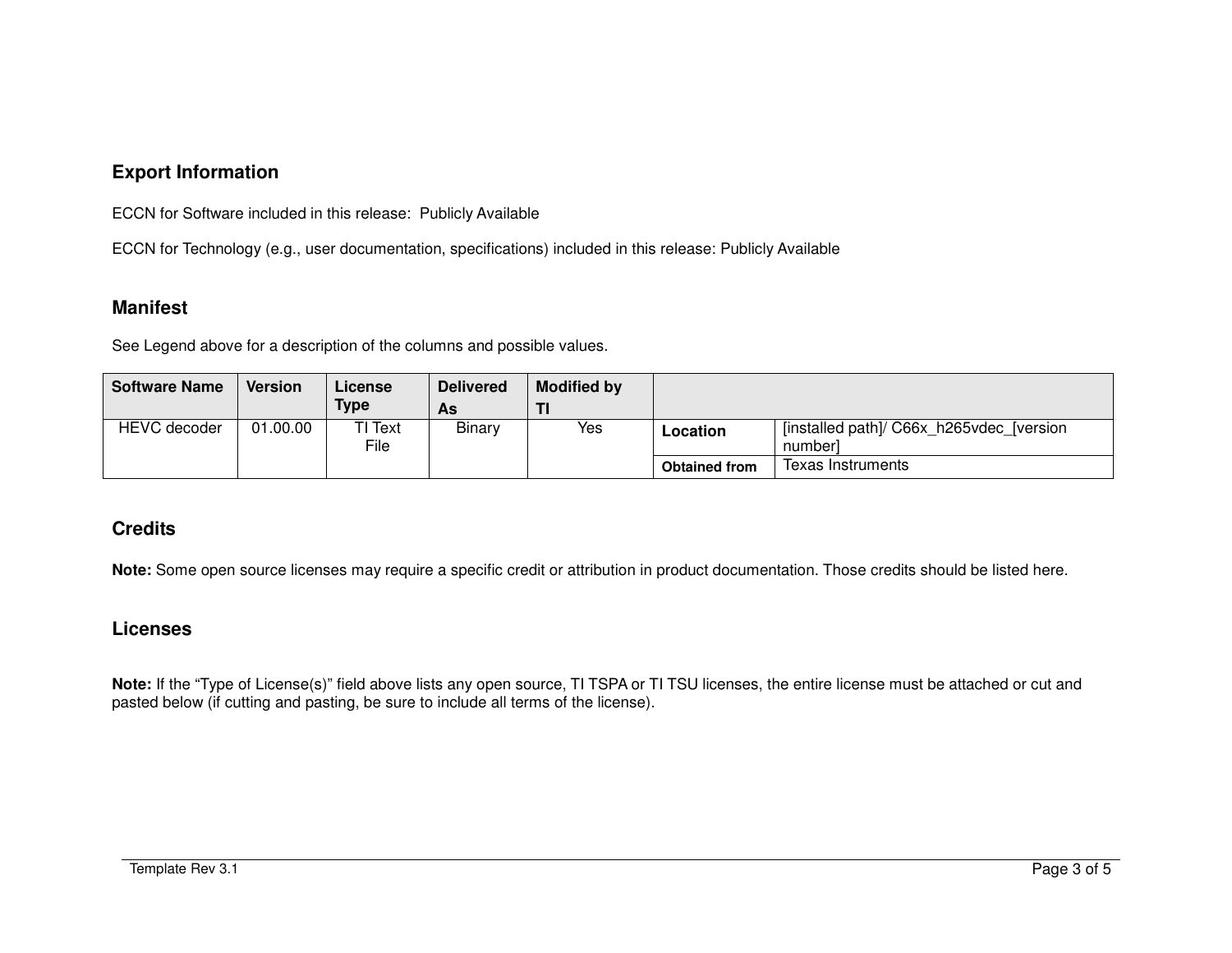#### **Texas Instruments Incorporated Text File License**

Copyright (c) [2010] – [2014] Texas Instruments Incorporated

All rights reserved not granted herein.

Limited License.

Texas Instruments Incorporated grants a world-wide, royalty-free, non-exclusive license under copyrights and patents it now or hereafter owns or controls to make, have made, use, import, offer to sell and sell ("Utilize") this software subject to the terms herein. With respect to the foregoing patent license, such license is granted solely to the extent that any such patent is necessary to Utilize the software alone. The patent license shall not apply to any combinations which include this software, other than combinations with devices manufactured by or for TI ("TI Devices"). No hardware patent is licensed hereunder.

Redistributions must preserve existing copyright notices and reproduce this license (including the above copyright notice and the disclaimer and (if applicable) source code license limitations below) in the documentation and/or other materials provided with the distribution

Redistribution and use in binary form, without modification, are permitted provided that the following conditions are met:

\* No reverse engineering, decompilation, or disassembly of this software is permitted with respect to any software provided in binary form.

\* any redistribution and use are licensed by TI for use only with TI Devices.

\* Nothing shall obligate TI to provide you with source code for the software licensed and provided to you in object code.

If software source code is provided to you, modification and redistribution of the source code are permitted provided that the following conditions are met:

\* any redistribution and use of the source code, including any resulting derivative works, are licensed by TI for use only with TI Devices.

\* any redistribution and use of any object code compiled from the source code and any resulting